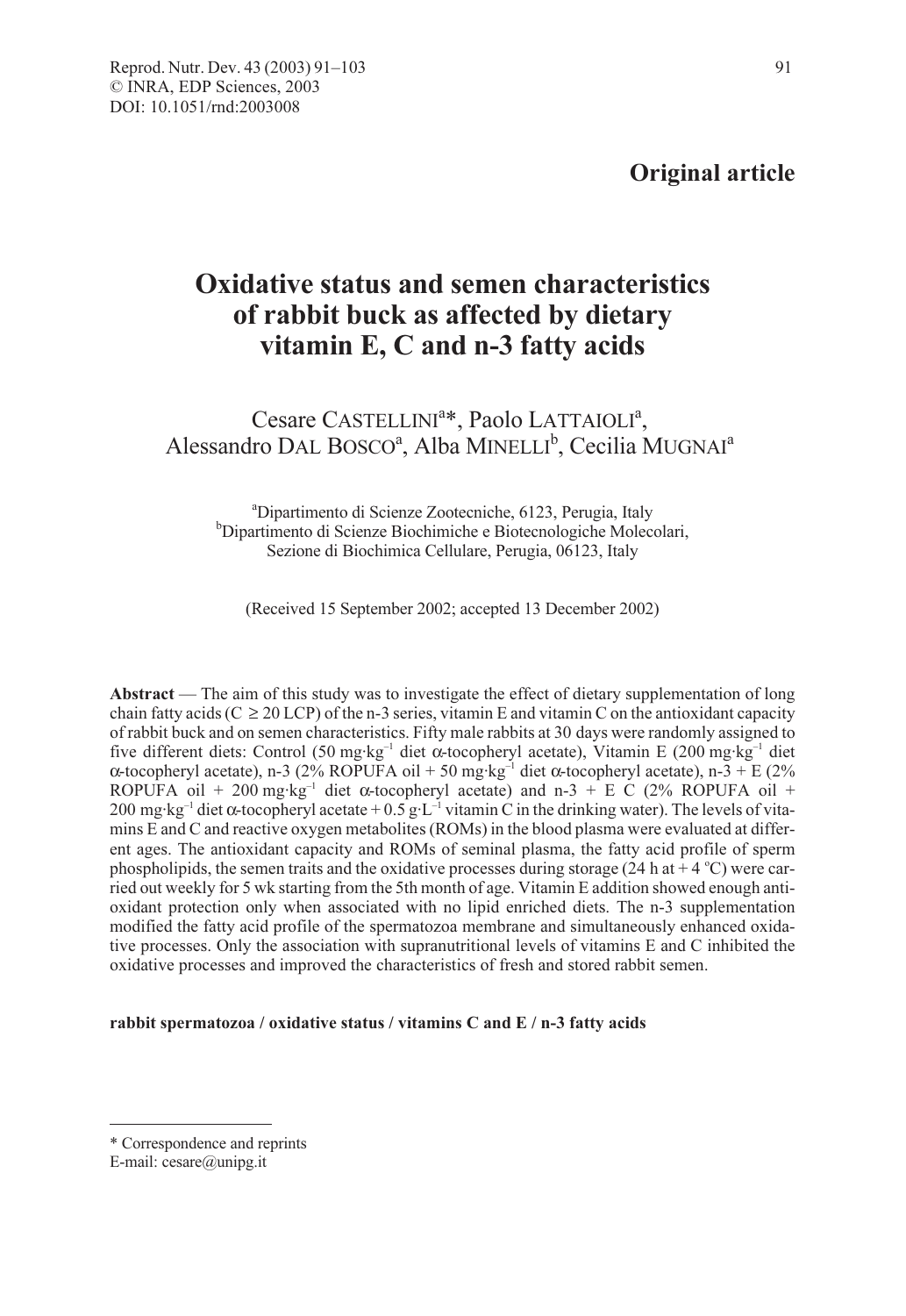## 1. INTRODUCTION

In the membrane of mammal spermatozoa, about 30–50% of the fatty acids are Long Chain Polyunsaturated ( $\geq 20$  C - LCP) of the n-3 series and namely docosahexaenoic acid (DHA, C22:6n-3) [1]. This particular lipid profile is correlated with some membrane properties and functions such as fluidity, ion exchange and motility [2].

These fatty acids originate from α-linolenic acid, and mature rabbits are able to elongate and desaturate α-linolenic acid efficiently [3]. However, the health status, stress condition and ageing of the animals [4, 5] can lower the conversion rate.

Many authors [6–9] have reported that dietary supplementation with LCP n-3 fatty acids in males of several species is fixed in the sperm membrane, resulting in improved spermatozoa characteristics. Such enrichment of the cell membrane simultaneously increases the susceptibility of spermatozoa to peroxidation, which in turn has been proposed as one of the major causes of male infertility [10, 11]. Thus, to ensure suitable sperm membrane function, it is crucial to maintain the equilibrium between the level of unsaturation and oxidative stability [12].

The fatty acid profile of spermatozoa and the Reactive Oxygen Metabolites (ROMs) production [13] greatly affect gametes interaction. ROMs are necessary to start capacitation and acrosome reaction even though their amount must remain low in order to avoid cell damage or inactivation of critical enzyme pathways and systems [14].

Certain major antioxidants added to the diets or directly to the storage medium delay the development of ROMs. Askari et al. [15] reported that supplementation with vitamin E and/or vitamin C reduced the generation of ROMs and prevented loss of motility, mainly during the storage of human spermatozoa.

The aim of the present paper was to evaluate the effect of dietary supplementation with LCP n-3 fatty acids and antioxidants (vitamins E and C) on the oxidative status of rabbit bucks and on the characteristics of their semen.

### 2. MATERIAL AND METHODS

## 2.1. Animals, diets and sampling

The trial was carried out in the experimental rabbitry of the Department of Animal Science with a photoperiod of 16 h light·day<sup>-1</sup> and a temperature of 18.5  $\pm$  $1.2 °C$ .

At weaning, (30 d), fifty New Zealand White male rabbits were divided into 5 homogeneous groups and fed ad libitum as follows:

(1) control  $(50 \text{ mg} \cdot \text{kg}^{-1})$  diet  $\alpha$ -tocopheryl acetate);

(2) vitamin E (200 mg·kg<sup>-1</sup> diet  $\alpha$ -tocopheryl acetate);

(3) n-3 (2% ROPUFA oil + 50 mg·kg<sup>-1</sup> diet α-tocopheryl acetate);

(4) n-3 + E (2% ROPUFA oil + 200 mg·kg<sup>-1</sup> diet α-tocopheryl acetate);

(5) n-3 + E C (2% ROPUFA oil + 200 mg·kg–1 diet α-tocopheryl acetate +  $0.5$  g·L<sup>-1</sup> vitamin C in the drinking water).

ROPUFA oil is a refined marine oil containing at least 30% of LCP n-3 (C20:5n-3 EPA, and C22:5n-3 > 25%, C22:6n-3 DHA 12.6%). It is stabilised by a mix of tocopherols, ascorbyl palmitate and rosemary extract (Istituto delle Vitamine, Milano, Italy).

The formulation and fatty acid profile of the diets are reported in Table I.

Blood samples, drawn from the marginal ear vein at 30, 50, 70, 90 and 150 days, were collected in heparinised vacutainers and centrifuged at 5 000  $\times$  g for 10 min at +4 °C and stored at  $-80$  °C until analysis for vitamins C and E and ROMs.

At 150 days of age, the rabbits were trained for semen collection with an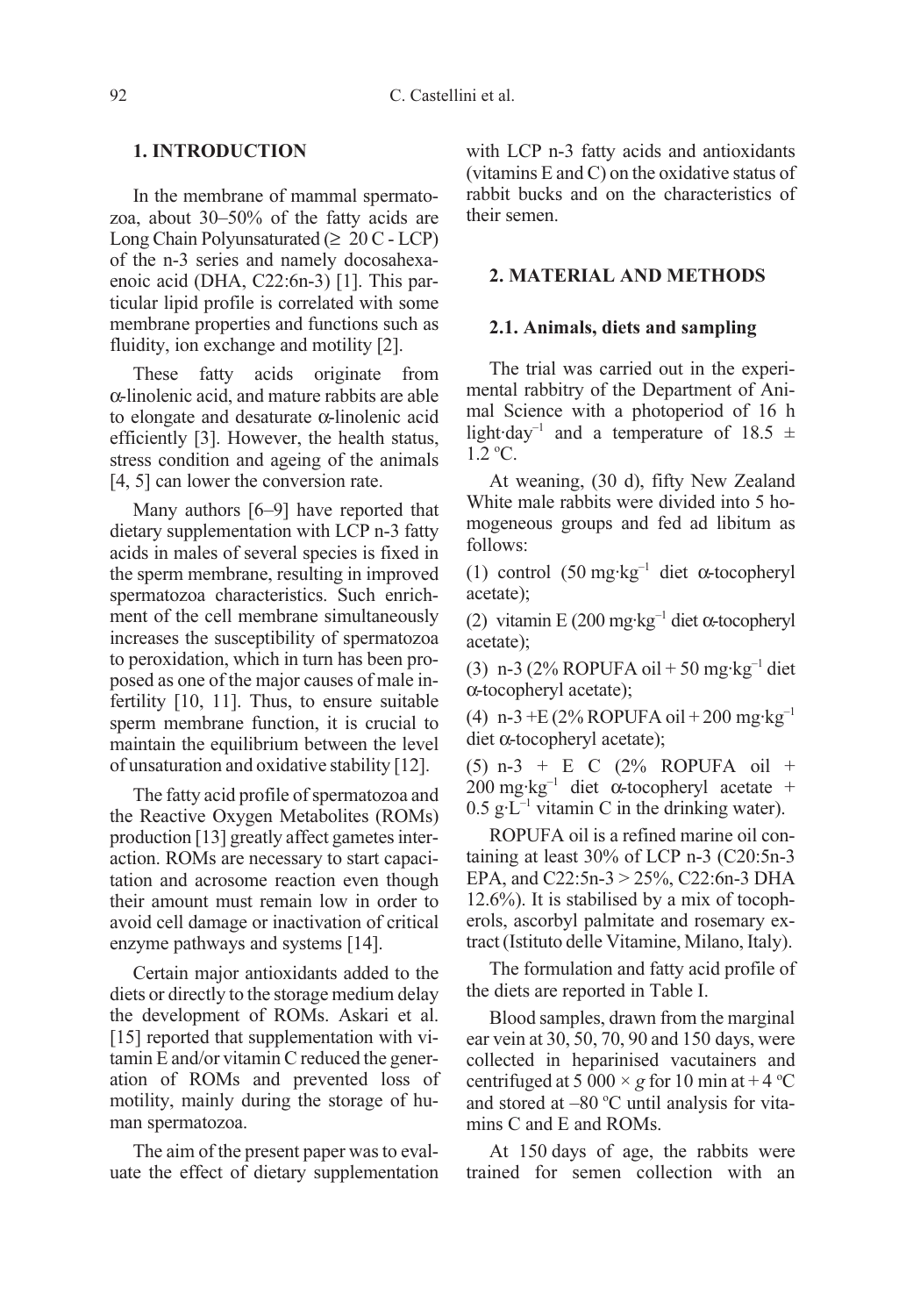|                                            | Diet           |                          |
|--------------------------------------------|----------------|--------------------------|
| Ingredients (%)                            | Control        | $n-3$                    |
| Dehydrated alfalfa meal                    | 38             | 38                       |
| Barley meal                                | 31             | 31                       |
| Soybean meal                               | 20             | 20                       |
| Wheat straw                                | $\overline{4}$ | 4                        |
| Soybean oil                                | $\overline{c}$ | $\overline{\phantom{0}}$ |
| ROPUFA oil                                 |                | $\overline{2}$           |
| Molasses                                   | 0.8            | 0.8                      |
| Calcium carbonate                          | 0.1            | 0.1                      |
| Dicalcium phosphate                        | 1.1            | 1.1                      |
| Ligninsulfunate                            | 0.5            | 0.5                      |
| Sodium chloride                            | 0.5            | 0.5                      |
| Coccidiostatic                             | 0.6            | 0.6                      |
| DL-methionine                              | 0.4            | 0.4                      |
| Mineral vitamin - premix*                  | 1              | 1                        |
| Major fatty acids (% of total fatty acids) |                |                          |
| $\Sigma$ SFA <sup>1</sup>                  | 23.87          | 20.12                    |
| $\Sigma$ MUFA <sup>1</sup>                 | 23.01          | 20.81                    |
| $\Sigma$ PUFA <sup>1</sup>                 | 53.12          | 59.07                    |
| $C18:2n-6$                                 | 44.25          | 35.12                    |
| $C18:3n-3$                                 | 8.54           | 14.25                    |
| $C20:5n-3$                                 | 0.35           | 1.52                     |
| $C22:6n-3$                                 | 0.58           | 2.01                     |
| Others <sup>2</sup>                        | 0.58           | 2.01                     |

\*Added per kg: Vit. A 11 000 UI; Vit. D3 2 000 UI; Vit. B1 2.5 mg; Vit. B2 4 mg; Vit. B6 1.25 mg; Vit. B12 0.01 mg; α-tocopheryl acetate 50 mg; Biotine 0.06 mg; Vit. K 2.5 mg; Niacine15 mg; Folic acid 0.30 mg; D-panthotenic acid 10 mg; Choline 600 mg; Mn 60 mg; Fe 50 mg; Zn 15 mg; I 0.5 mg; Co 0.5 mg. <sup>1</sup> SFA saturated fatty acids, MUFA monosaturated fatty acids, PUFA polyunsaturated fatty acids.

 $2^2C18:3n-6$ , C20:3n-6, C20:4n-6, C21:5n-3, C22:5n-3.

artificial vagina. Five rabbits per group were selected for the weekly collection of semen that was done for 5 consecutive times.

Immediately after collection semen samples were diluted 1:2 with TALP (Tyrode modified medium – 296 mOsm·g<sup>-1</sup>, pH 7.0). Kinetic and morpho-functional characteristics of spermatozoa were evaluated on an aliquot of individual semen samples, whereas chemical analysis was performed on the remaining pooled portions.

#### 2.2. Chemical analyses

Chemical analyses of the diets were done according to AOAC methods [16]. Fatty acid composition was determined on lipids extracted from samples of about 5 g in a homogeniser with 20 mL of 2:1 chloroform: methanol [17], followed by filtration through Whatman No. 1 filter paper. Fatty acids were quantified as methyl esters with a Mega 2 Carlo Erba gas chromatograph, model HRGC (Milano, Italy), using a D-B wax capillary column (25 mm ∅, 30 m long). The fatty acid percentages and the sum of saturated (SFA), monounsaturated (MUFA) and polyunsaturated (PUFA) were calculated with the Chrom-Card.

The  $\alpha$ -tocopherol of the plasma [18] was determined by adding 500 µL of distilled water and 1 mL of ethanol to 500 µL of the sample, and then vortexing for 10 s. Then, 2 mL of hexane and BHT (0.01%) were added and the mixture was carefully shaken and centrifuged. An aliquot of the supernatant (0.8 mL) was dried, redissolved in 0.2 mL of ethanol/dioxane (1:1) and shaken for 10 min. After adding methanol  $(0.3 \text{ mL})$  and further shaking, 20  $\mu$ L were injected into the HPLC (CM 4000, Milton Roy, Riviera Beach, FL), using a silica column (Beckman, Fullerton, CA, USA).

Ascorbate was measured spectrophometrically (524 nm) using the 2,4-dinitrophenylhydrazine method, corrected to

Table I. Formulation and fatty acid composition of the diets.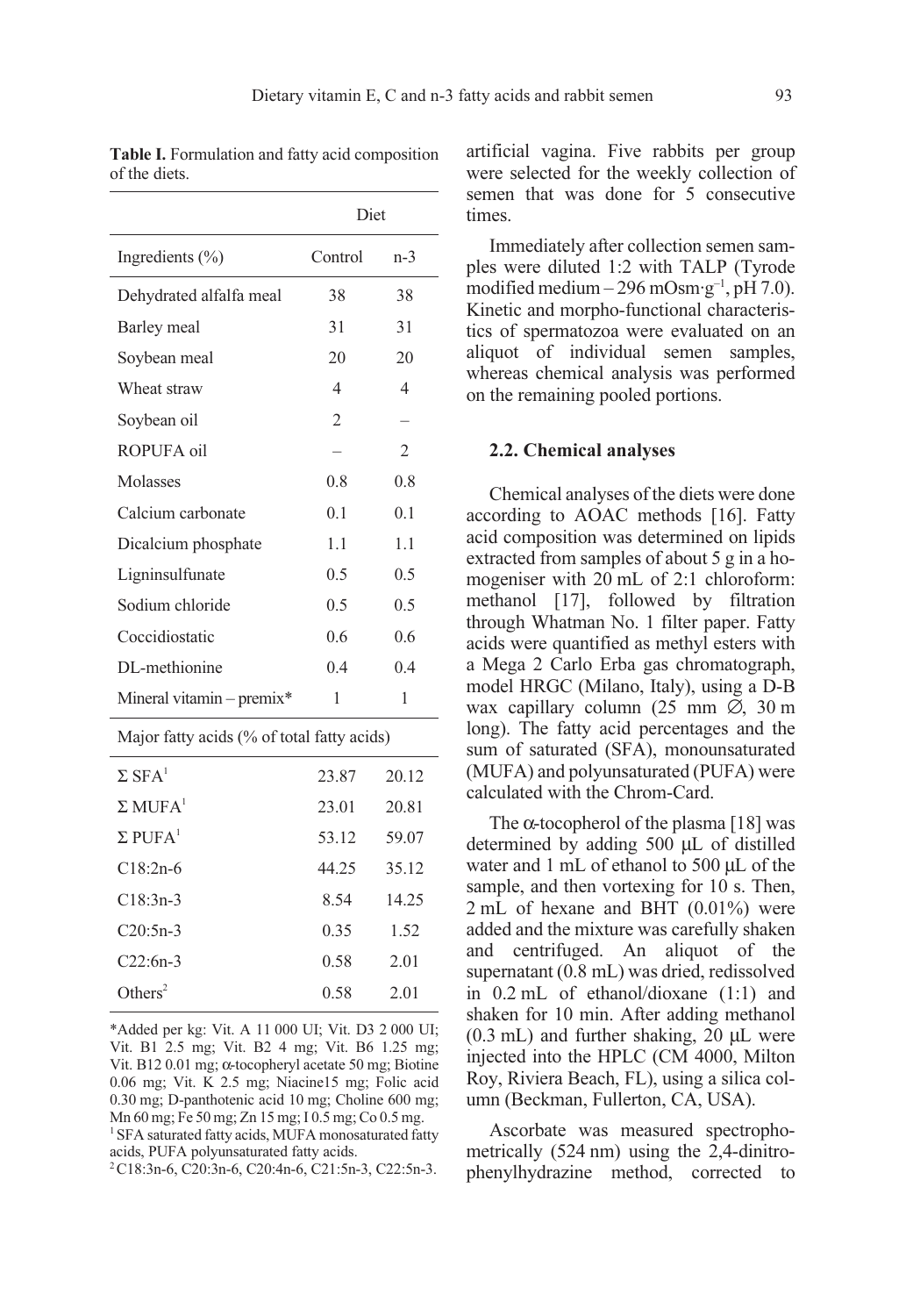account for background interference according to the procedure of Dabrowski and Hintherleitner [19].

The assessment of the antioxidant capacity and ROMs in blood serum and seminal plasma was performed using, respectively, the Oxi-adsorbent and the d-ROMs tests produced by  $DIACRON^{\circledR}$  s.r.l. (Italy) [20].

Lipid peroxides in spermatozoa were measured using the kit D-cells on an aliquot of semen samples containing about  $30 \times$  $10^6$  cells·mL $^{-1}$ .

TBA-RS (Thiobarbituric Acid Reactive Substances) were evaluated on 1 mL of semen containing  $50 \times 10^6$  spermatozoa·mL<sup>-1</sup>, after induction of peroxidation with ferrous sulphate (0.2 mM) and sodium ascorbate  $(1 \text{ mM})$  at 37 °C for 1 h partially modifying the procedure of Aitken et al. [21].

Briefly, the TBA-RS value was determined by mixing 1 mL of this mixture with 2 mL of a stock solution containing 15% w/v trichloracetic acid, 0.375% w/v TBA and 0.25N HCL. The solution was incubated at 90 °C for 15 min and, after cooling to room temperature, the precipitate was removed by centrifugation at  $1000 \times g$  for 10 min. The samples were read on a Jasko spectrofluorimeter (Model FP 1520) using excitation and emission wavelengths of 510 nm and 553 nm, respectively.

The TBA-RS and lipoperoxide levels of spermatozoa were determined immediately after semen collection and after 24 h of storage at  $4^{\circ}$ C.

Lipid analysis of spermatozoa was performed on the polar fraction separated according to Juaneda and Rocquelin [22]. The lipids, extracted using the Folch et al. [17], were diluted in chloroform and injected on silica cartridges (Sep-pack, Waters S.A.). After adsorption of the sample, a syringe containing 20 mL of chloroform was connected to the top of the cartridge and the fraction containing non-phosphorus lipids was eliminated. The fraction containing the polar lipids was eluted with 30 mL of methanol and then converted to methyl esters (FAME) which were quantified and calculated as previously shown.

## 2.3. Characteristics of semen and spermatozoa

The volume of ejaculate was determined using a graduated tube and the spermatozoa were counted with a haemocytometer.

The live cells were counted by fluorescent microscopy (Olympus  $CH<sub>2</sub>$ ) with propidium iodide and carboxyfluorescein diacetate (Fluka) by counting 400 cells per sample.

The spontaneous acrosome reaction was assessed using the procedure of Mendoza et al. [23]. Spermatozoa were centrifuged at  $600 \times g$  for 5 min at 4 °C and the pellet was suspended in TALP to a final concentration of 106 spermatozoa·mL–1. After 30 min of incubation at 37 °C, in 5%  $CO<sub>2</sub>$ , 5 µL of sperm suspension were dropped on a slide with a chilled solution of FITC-PSA  $(25 \text{ mg} \cdot \text{mL}^{-1}$ , Sigma). After washing with PBS to remove any excess stain and then drying. The slides were examined with an epifluorescence microscope (OLYMPUS – CH<sub>2</sub> excitation filter 335–425 nm).

Kinetic characteristics were evaluated immediately after semen collection (hour 0) and after 24 h of storage at  $4^{\circ}$ C. Ten microlitres of the samples were diluted 1:30 and were laid over a pre-warmed Makler chamber at 37 °C. Six analyses/sample  $(2 \text{ drops} \times 3 \text{ fields})$  were done by Computer-Assisted Sperm Analysis (CASA - Version SCA 4.0, Microptic, Barcelona, Spain) using the parameters previously established for discriminating granules from static cells [24]. The sperm parameters recorded were: motile cells, track speed (VCL  $\mu$ m·s<sup>-1</sup>); linearity (LIN = progressive speed/track speed  $\times$  100), and amplitude of lateral head displacement (ALH µm).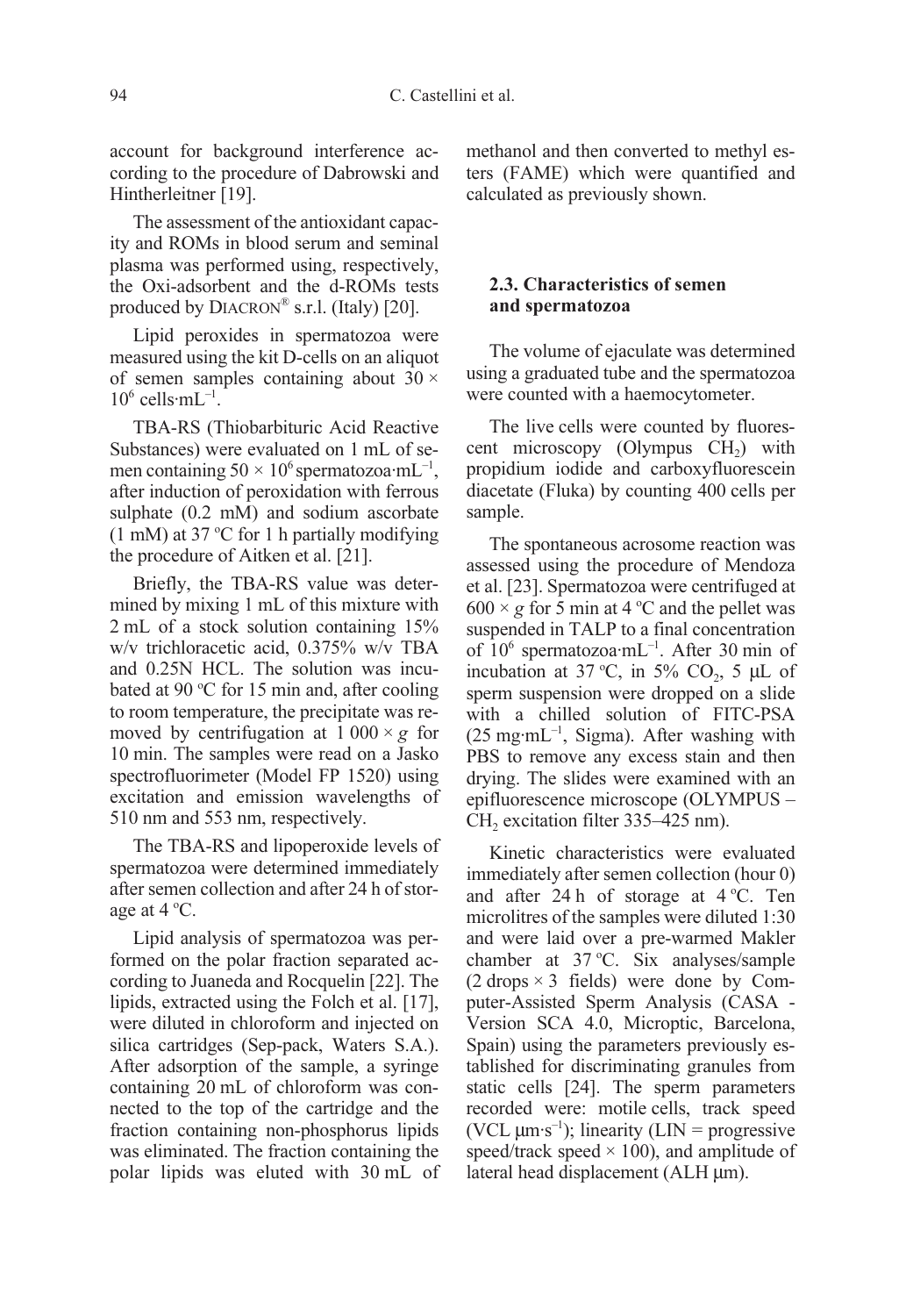#### 2.4. Statistical analysis

Since a preliminary analysis showed that the buck effect was non-significant it was omitted. The data from 30 to 150 days (α-tocopherol, ascorbic acid and ROMs in plasma) were statistically evaluated with a full factorial model comprising the interaction [25]. For the semen characteristics of adult bucks only the effect of dietary treatment was shown and the time of collection (n.s.) was absorbed. The results are presented as least square means and pooled standard error of the means (SEM). The significance of differences was performed by a t-test.

### 3. RESULTS

and age).

## 3.1. Plasma levels of α-tocopherol and ascorbic acid

The level of α-tocopherol in the plasma increased with the age of the animals (Fig. 1). There were significant differences among the groups at 70 days of age and becoming more pronounced at 150 days.

In mature bucks the highest tocopherol value (10.8 mg·L<sup>-1</sup>) was found in the group supplemented with both vitamins whereas the lowest (2.8 and 3.2 mg·L<sup>-1</sup> respectively n-3 and the control) in animals with lower antioxidant addition. The rabbits fed supplemental vitamin E, with or without n-3, had the highest levels of plasma  $\alpha$ -tocopherol (8.2 and 7.9 mg·L<sup>-1</sup>, respectively).

The level of ascorbic acid in the plasma showed the same trend (Fig. 2): the differences appeared at 70 days of age and reached the highest level at 150 days, mainly in the n-3+EC group  $(15.8 \text{ mg} \cdot \text{L}^{-1})$ .

## 3.2. Plasma ROMs level

The ROMs level (Fig. 3) increased with age and was affected by dietary supplementation.

Feeding the standard amount of vitamin E (50 mg·kg<sup>-1</sup>), at 150 days the ROMs value was 31.5 mg% of hydrogen peroxide and the supranutritional dose of vitamin E did not reduce this level in the diet enriched with n-3.

The n-3 group had the highest ROMs level and only the simultaneous ingestion of both vitamins reduced the reactive oxygen metabolites.

### 3.3. Semen characteristics

Dietary treatments did not modify the volume and the concentration of ejaculate or

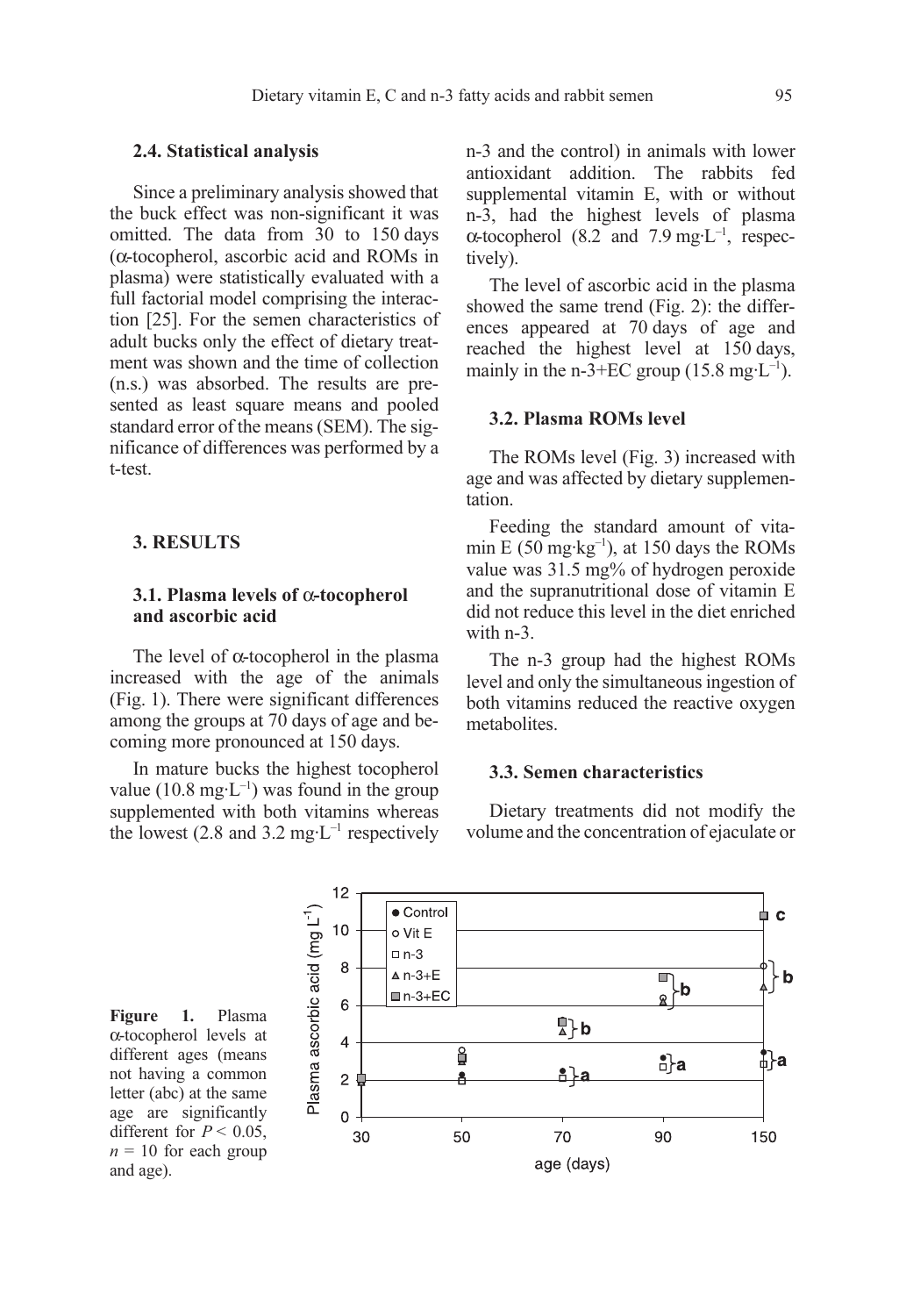

Figure 2. Plasma ascorbic acid levels at different ages (means not having a common letter (abc) at the same age are significantly different for  $P < 0.05$ ,  $n = 10$  for each group and age).

Figure 3. Plasma reactive oxygen metabolites (ROMs) production at different ages (means not having a common letter (abc) at the same age are significantly different for  $P < 0.05$ ,  $n = 10$  for each group and age).

the characteristics of fresh spermatozoa (Tab. II; live cells, motility, VCL, LIN and ALH).

On the contrary, the percentage of spontaneous acrosome-reacted sperm was significantly higher when the diet was enriched with n-3 and only the simultaneous addition of both vitamins compensated for this negative aspect.

Storage for 24 h at  $4^{\circ}$ C worsened the qualitative characteristics of spermatozoa and the differences between the dietary treatment were enhanced. Dietary n-3 caused a decrease of live and motile cells and ALH. Vitamin E, especially if combined with vitamin C, restored or in some cases (live and motile cells, VCL and ALH) improved the control values.

The spontaneous acrosome reaction was more pronounced after storage and showed the same ranking as fresh semen.

## 3.4. Phospholipid fatty acid profile of rabbit spermatozoa

Bucks supplemented with n-3 fatty acids, alone or in combination with vitamins, showed lower amounts of saturated fatty acids (SFA) (Tab. III) and higher percentages of polyunsaturated fatty acids (PUFA)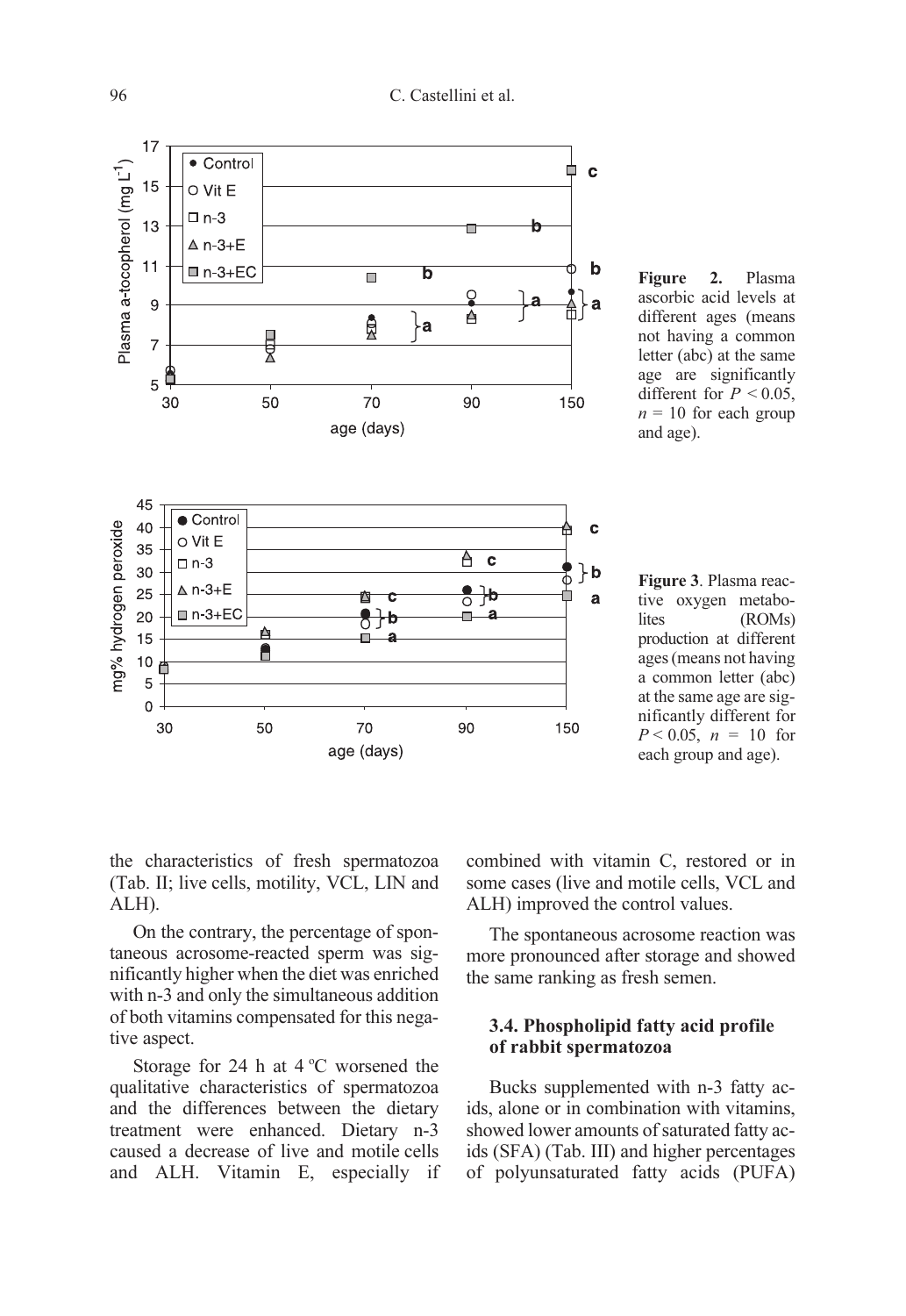| Table II. The main effects of dietary supplementation on fresh and stored semen characteristics.                 |                                     |                    |                |                   |                   |                |         |            |
|------------------------------------------------------------------------------------------------------------------|-------------------------------------|--------------------|----------------|-------------------|-------------------|----------------|---------|------------|
| Treatment                                                                                                        |                                     | Control            | VitE           | $n-3$             | $n-3+E$           | $n-3+EC$       | n/group | <b>NES</b> |
| Fresh semen                                                                                                      |                                     |                    |                |                   |                   |                |         |            |
| Volume                                                                                                           | $\overline{\mathbf{m}}$             | 0.56               | 0.55           | 0.50              | 0.46              | 0.53           | 25      | 0.09       |
| Concentration                                                                                                    | no. $\times 10^6$ ·mL <sup>-1</sup> | 397.5              | 405.0          | 395               | 397.5             | 397.5          | 25      | 29.4       |
| Live cells                                                                                                       | $\frac{5}{6}$                       | 91.0               | 90.0           | 87.0              | 87.5              | 85.5           | 25      | 16.8       |
| Motile cells                                                                                                     | $\sqrt{6}$                          | 87.2               | 85.0           | 84.5              | 78.2              | 77.5           | 150     | 15.0       |
| VCL                                                                                                              | $\mu$ m $\cdot$ s <sup>-1</sup>     | 95.5               | 94.7           | 93.5              | 98.5              | 97.3           | 150     | 25.8       |
| E                                                                                                                | $\%$                                | 57.6               | 50.7           | 48.3              | 50.0              | 53.6           | 150     | 15.3       |
| <b>ALH</b>                                                                                                       | E                                   | 3.5                | 3.6            | 3.7               | 3.5               | 3.4            | 150     | 1.9        |
| Acrosome-reacted sperm                                                                                           | $\%$                                | $12.4^{a}$         | $8.0^a$        | $44.5^{\circ}$    | 18.8 <sup>a</sup> | $10.5^a$       | 25      | 8.5        |
| Stored semen                                                                                                     |                                     |                    |                |                   |                   |                |         |            |
| Live cells                                                                                                       | $\sqrt{6}$                          | $59.6^{\circ}$     | $63.0^{\circ}$ | $50.1^\mathrm{a}$ | 55.6 <sup>a</sup> | $67.5^\circ$   | 25      | 20.2       |
| Motile Cells                                                                                                     | $\frac{6}{6}$                       | 48.2 <sup>ab</sup> | $51.4^{b}$     | 42.2 <sup>a</sup> | $49.6^{ab}$       | $64.5^\circ$   | 150     | 10.9       |
| VCL                                                                                                              | $\mu \text{m} \cdot \text{s}^{-1}$  | $71.3^{\text{ab}}$ | $81.4^{\circ}$ | 58.9ª             | $75.8^{b}$        | $90.1^{\circ}$ | 150     | 27.1       |
| E                                                                                                                | $\sqrt{6}$                          | 41.0               | 38.2           | 30.7              | 34.2              | 41.3           | 150     | 8.6        |
| <b>ALH</b>                                                                                                       | E                                   | $2.8^a$            | $3.7^{\circ}$  | $2.6^{a}$         | 3.1 <sup>a</sup>  | $3.8^{b}$      | 150     | 1.9        |
| Acrosome-reacted sperm                                                                                           | $\%$                                | $21.8^{a}$         | $17.2^{a}$     | 64.2 <sup>b</sup> | $27.2^{b}$        | $22.4^{ab}$    | 25      | 9.3        |
| Means not having a commom letter (abc) in the same row are significantly different ( $P \trianglelefteq 0.05$ ). |                                     |                    |                |                   |                   |                |         |            |

Ŕ J, Ā  $\frac{1}{\sqrt{2}}$  $\overline{a}$ ń Ŕ  $\mathcal{F}$  din မှ Ŀ,

Dietary vitamin E, C and n-3 fatty acids and rabbit semen 97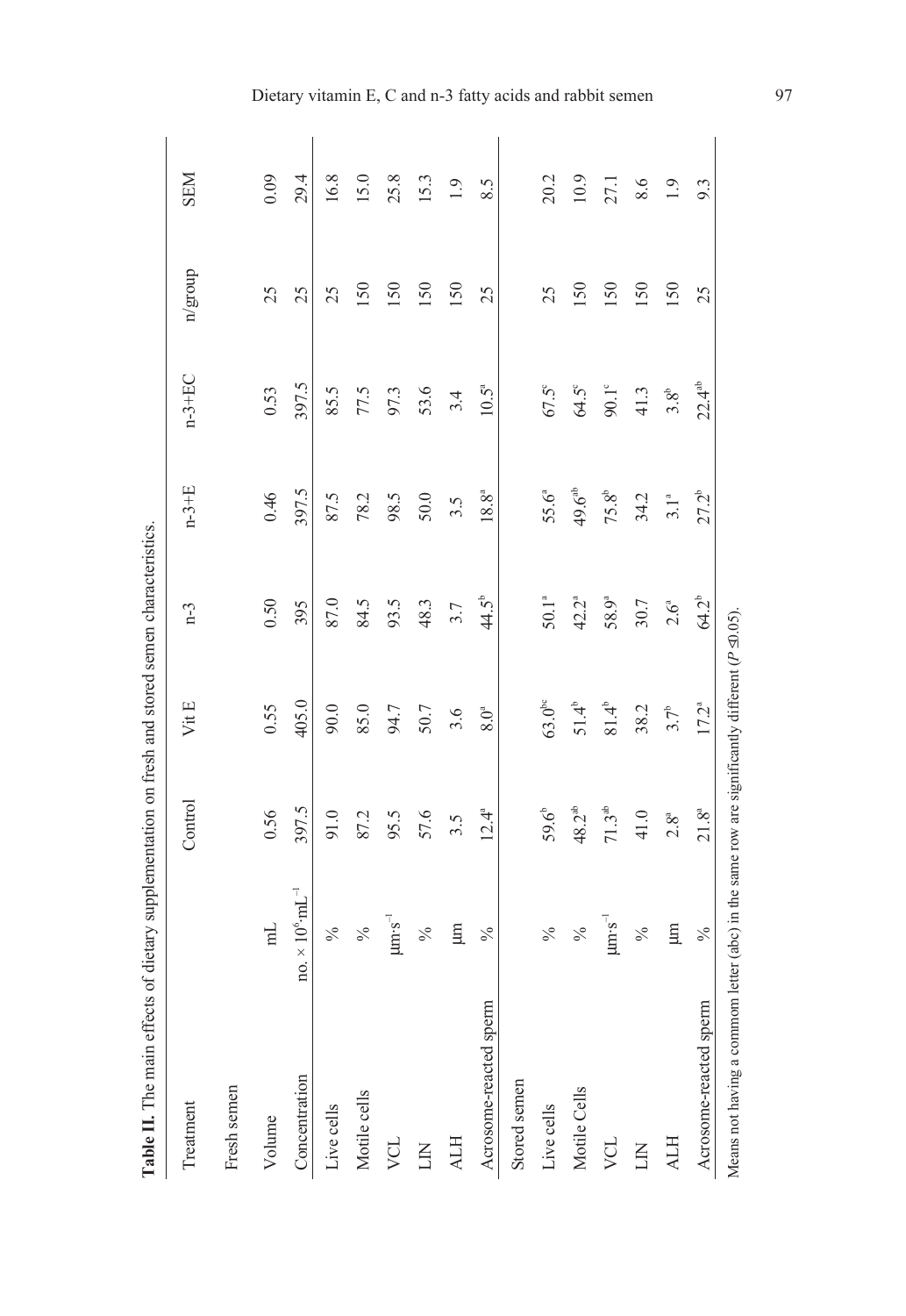|                            | Control            | Vit E           | $n-3$              | $n-3+E$            | $n-3+EC$           | <b>SEM</b> |
|----------------------------|--------------------|-----------------|--------------------|--------------------|--------------------|------------|
| $\Sigma$ SFA <sup>1</sup>  | $37.07^{\circ}$    | $32.71^{bc}$    | $30.60^{ab}$       | $28.39^{a}$        | $26.40^{\circ}$    | 3.21       |
| $\Sigma$ MUFA <sup>1</sup> | 15.90              | 16.50           | 15.80              | 15.45              | 15.35              | 1.10       |
| $\Sigma$ PUFA <sup>1</sup> | $47.03^{\circ}$    | $50.79^{ab}$    | $53.60^{\rm b}$    | $56.16^{bc}$       | $58.25^\circ$      | 3.69       |
| $C18:2n-6$                 | 3.05               | 3.96            | 2.50               | 2.55               | 2.43               | 0.57       |
| $C18:3n-6$                 | 0.19               | 0.35            | 0.11               | 0.15               | 0.10               | 0.05       |
| $C20:3n-6$                 | 2.46               | 2.21            | 2.12               | 1.87               | 1.96               | 0.26       |
| $C20:4n-6$                 | $3.30^{b}$         | $3.43^{b}$      | $2.72^{\circ}$     | $2.63^{\circ}$     | $2.35^a$           | 0.63       |
| $LCP$ n-6                  | $5.76^b$           | $5.64^b$        | $4.50^{\circ}$     | $4.50^{\circ}$     | 4.31 <sup>a</sup>  | 1.02       |
| $C18:3n-3$                 | $0.71^{\circ}$     | $1.14^{ab}$     | $1.25^{bc}$        | 1.68 <sup>c</sup>  | 1.76 <sup>cd</sup> | 0.57       |
| $C20:3n-3$                 | 3.02               | 3.00            | 2.90               | 2.88               | 3.02               | 0.98       |
| $C20:5n-3$                 | $1.05^{\circ}$     | $1.51^{\circ}$  | $2.20^{b}$         | $2.66^{\rm b}$     | $2.79^{\rm b}$     | 1.25       |
| $C21:5n-3$                 | 0.00 <sup>a</sup>  | $0.59^{\circ}$  | 1.00 <sup>ab</sup> | 1.59 <sup>b</sup>  | $1.67^{\rm b}$     | 0.95       |
| $C22:5n-3$                 | 10.51 <sup>a</sup> | $11.05^{\rm b}$ | $12.30^{b}$        | $12.84^{b}$        | $13.48^{\circ}$    | 1.56       |
| $C22:6n-3$                 | $22.74^{\circ}$    | $23.55^{\circ}$ | $26.50^{b}$        | $27.31^{b}$        | $28.68^{b}$        | 2.45       |
| LCP $n-3^2$                | $37.59^{a}$        | $39.70^{ab}$    | $44.90^{\circ}$    | 47.28 <sup>c</sup> | $49.64^{\text{d}}$ | 2.87       |

Table III. Main fatty acids of total phospholipids in rabbit spermatozoa (% of total fatty acids).

<sup>1</sup> See footnotes in Table I.

<sup>2</sup> LCP long-chain polyunsaturated ( $\geq$  C20).

 $n = 5$  for each group. Means not having a commom letter (abcd) in the same row are significantly different  $(P \trianglelefteq 0.05)$ .

compared to those fed non-supplemented diets (control and vitamin E). Furthermore, such dietary treatment produced a different partitioning of PUFA and reduced the level of n-6, mainly arachidonic acid, and increased the percentage of total n-3 (mainly α-linolenic, EPA and DHA). Monounsatured fatty acids (MUFA) were not affected by the dietary treatment.

## 3.5. Oxidative status in seminal plasma and sperm

The production of ROMs in seminal plasma showed the same trend as in blood plasma (Tab. IV). Vitamin E enhanced the antioxidant capacity (257.5 mmol HclO·mg–1) and TBARS during semen storage without affecting ROMs production.

The addition of n-3 fatty acids reduced the antioxidant capacity and increased the production of ROMs and TBARS, even when associated with vitamin E.

The n-3+EC showed the highest oxidative stability sustained by the highest antioxidant capacity (300.4 mmol HclO·mg<sup>-1</sup>), and the lowest TBARS and lipoperoxide values either in fresh or stored semen.

Storage for 24 h at  $4^{\circ}$ C amplified the differences between the groups and favoured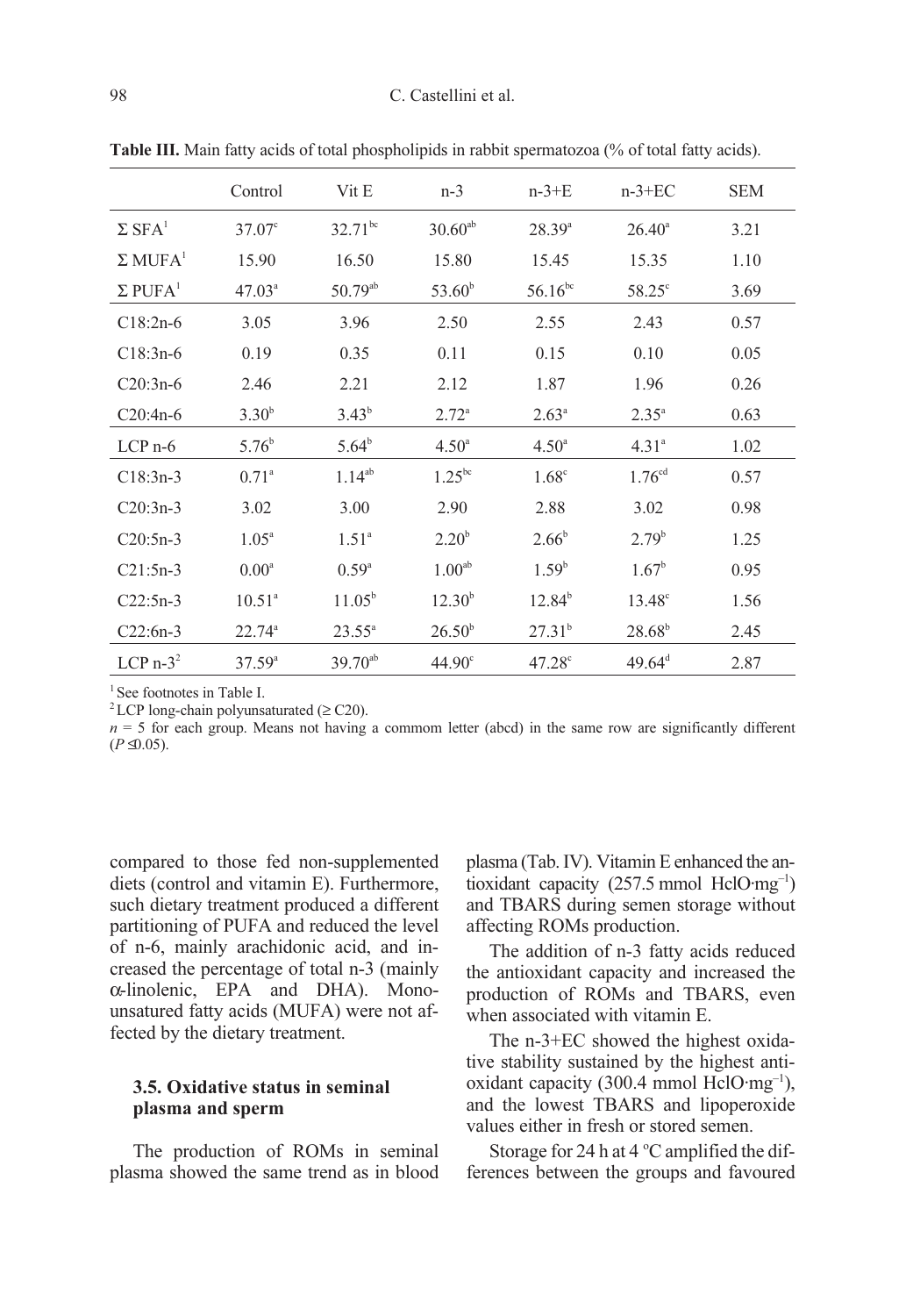|                         | <b>Table IV</b> . Oxidative status in seminal plasma and spermatozoa before and after 24 h of storage at $4^{\circ}$ C. |                |                   |                   |                    |                 |            |
|-------------------------|-------------------------------------------------------------------------------------------------------------------------|----------------|-------------------|-------------------|--------------------|-----------------|------------|
| Treatment               |                                                                                                                         | Control        | Vitamin E         | $n-3$             | $n-3+E$            | $n-3+EC$        | <b>NES</b> |
| Traits                  |                                                                                                                         |                |                   |                   |                    |                 |            |
| Antioxidant capacity    | $mmol$ HclO. $mg^{-1}$                                                                                                  | $175.9^b$      | 257.5°            | $110.0^a$         | $150.2^{b}$        | $300.4^{\circ}$ | 12.6       |
| <b>ROM<sub>s</sub></b>  | mg% of hydrogen peroxide                                                                                                | $3.6^\circ$    | $2.9^{\circ}$     | $4.5^{\circ}$     | $3.5^\circ$        | $1.4^a$         | 0.6        |
| Lipoperoxides 0 h       | rmol hydrop $10^9\,\mathrm{spz}$                                                                                        | $50.7^{\circ}$ | 58.6 <sup>+</sup> | $81.2^\circ$      | $67.2^{bc}$        | $32.9^{a}$      | 7.0        |
| Lipoperoxides 24 h      | mol hydrop 10 <sup>9</sup> spz                                                                                          | $38.5^{bc}$    | $29.8^{\circ}$    | 70.2 <sup>d</sup> | 53.3 <sup>od</sup> | $15.8^{a}$      | 6.6        |
| TBARS 0h                | nmol MDA/sperm <sup>8</sup>                                                                                             | $19.8^{b}$     | $15.0^{a}$        | $23.2^{\circ}$    | $18.4^{b}$         | $13.1^{a}$      | 2.5        |
| TBARS 24h               | nmol MDA/sperm <sup>8</sup>                                                                                             | $30.0^{b}$     | $23.5^{ab}$       | $45.8^{d}$        | 37.9°              | $19.5^{a}$      | 3.0        |
| $n = 5$ for each group. | Means not having a commom letter (abcd) in the same row are significantly different $(P \trianglelefteq 0.05)$ .        |                |                   |                   |                    |                 |            |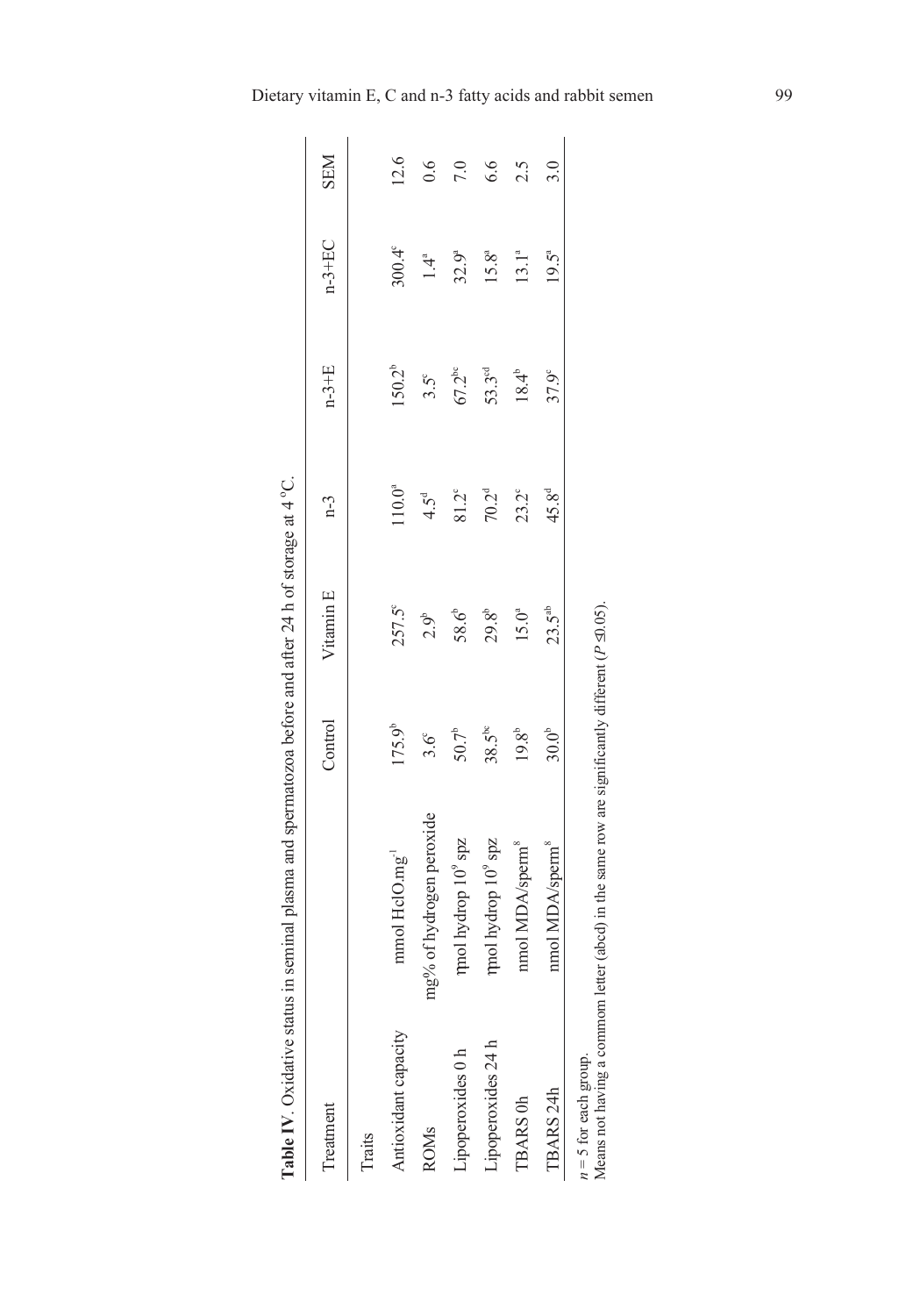the TBA-RS production. Stored semen had a lower amount of lipoperoxides but a higher level of aldehydes and ketones.

### 4. DISCUSSION

The plasma  $\alpha$ -tocopherol level (Fig. 1) increased with the age of the rabbits. This is probably due to its continuous accumulation in the serum lipoproteins [26]. Mature rabbit bucks fed the n-3 diet showed the lowest plasma level of α-tocopherol which was improved by its dietary supplementation  $(200 \text{ mg} \cdot \text{kg}^{-1})$  as reported by some authors in other species [27, 28]. The simultaneous ingestion of vitamins E and C determined a further accumulation of plasma α-tocopherol probably due to a saving effect of ascorbate on tocopherol, which is able to repair the tocopheroxyl radicals [14]. Chen et al. [29] reported a synergistic effect between the two vitamins, since a moderate vitamin C addition to vitamin E-deficient rats enhanced the plasma α-tocopherol concentration avoiding its oxidation.

Although the rabbit is able to synthesise vitamin C from glucose [30], stress conditions [31] due to intensive rearing systems impair this process and ascorbate supplementation has been shown to have a significant antioxidant effect.

The availability different vitamins of the resulting from dietary treatments had a marked effect on the oxidative status of the animals (Fig. 3) which is also affected by the age of the bucks. The increased production of ROMs with ageing is probably due to a physiological increase of the anabolic processes [32].

The supranutritional supplementation of vitamin E had a low effect on ROMs production. This trend was more pronounced when the diets were simultaneously fortified with n-3 and only the further addition of ascorbate strongly reduced the ROMs.

Such results suggest a different response of the two antioxidants. Vitamin C has a scavenger and sparing effect on tocopherol [29], whereas  $\alpha$ -tocopherol mainly has a chain breaking effect [33]. The oxidative potential of the environment seems to affect the radical-trapping action of α-tocopherol. When the system is "unstable" (n-3 groups) its effect is negligible whereas a less oxidative environment renders the action more evident.

The hypothesis of a response related to the oxidative potential of the system could also explain the scavenger effects of vitamin E reported by the other authors [34] in animals fed diets not enriched with lipids.

The depressive effect of a supranutritional level of antioxidants on some components of the endogenous antioxidant system, hypothesised by some authors [35], was not observed by us and supranutritional doses of both vitamins reduced the plasma ROMS [36]. Although the protective action can be better obtained by avoiding megadoses of antioxidants [37] and by the administration of physiological amounts, the optimum level of some key vitamins required for maintaining the health or enhancing some specific functions is higher than that needed for the prevention of deficiency [38].  $0.5 \text{ g} \cdot L^{-1}$  of ascorbate and amounts of vitamin E 4-fold higher than the requirement [30] did not show any negative response on the antioxidant capacity of the organism.

In addition to the effect on the whole organism, dietary treatments modified the balance between pro- and anti-oxidant factors even in the semen (Tab. IV).

Supplementation with LCP n-3 fatty acids largely increased the susceptibility of semen to peroxidation and only a supranutritional level of vitamins E and C counteracted this process [39].

Taking the spermatozoa of the control group as a reference, α-tocopherol reduced TBA-RS, whereas n-3 fatty acids enhanced lipoperoxides and TBA-RS. In such conditions, vitamin E alone was not able to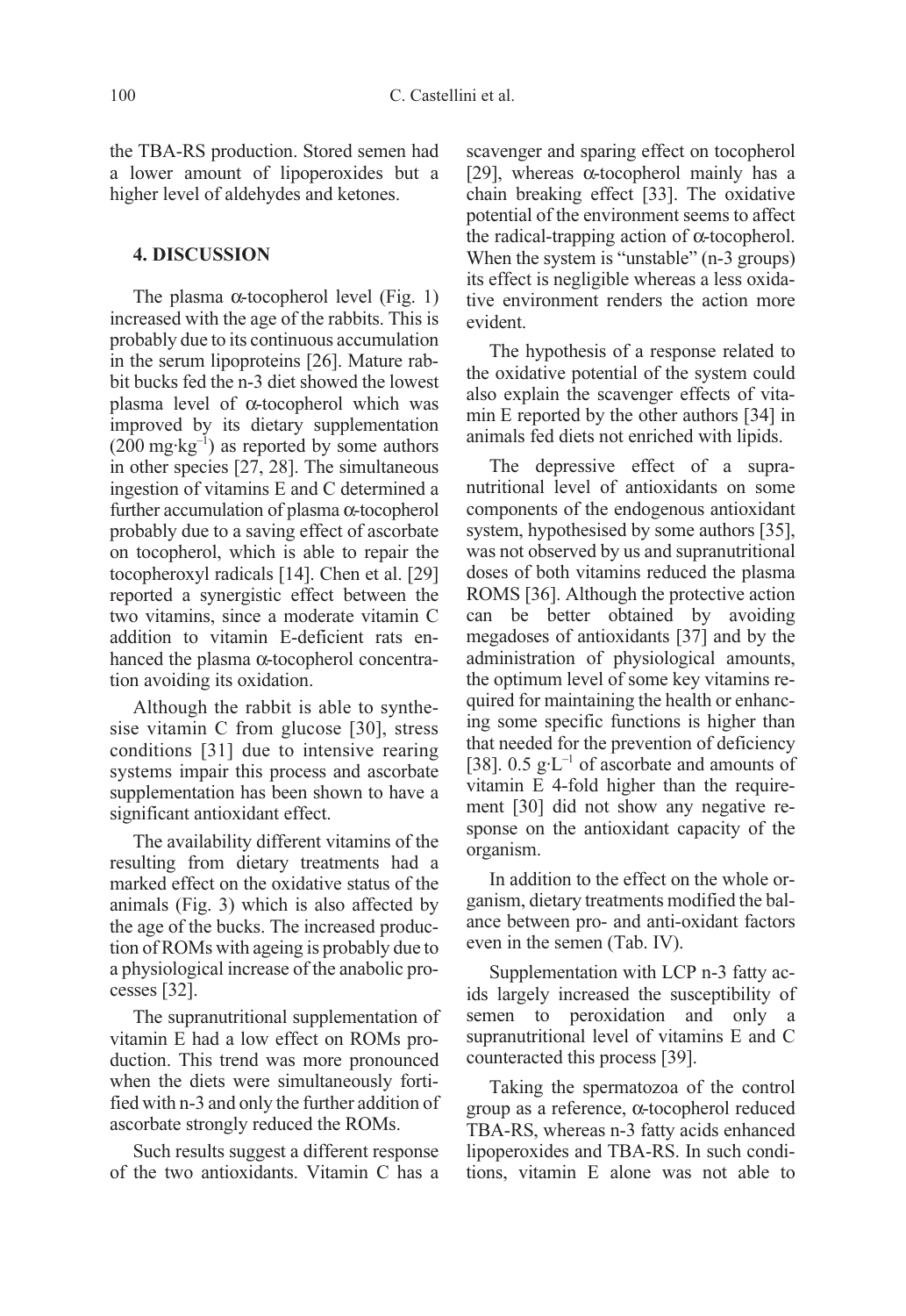control the first phase of the oxidative process (ROMs and lipoperoxide production) whereas it successively broke the lipid peroxidation cascade following the production of lipoperoxides by preventing the conversion of these compounds into their derivatives [33].

On the contrary, vitamin C, largely present in the aqueous phase of the rabbit seminal plasma (about  $180-250 \mu$ mol·L<sup>-1</sup> [37]), reduced ROMs and lipoperoxides, neutralising oxidants before they began to attack the fatty acids of spermatozoa.

During semen storage in all the groups the oxidative status of the spermatozoa worsened and there was a reduction in lipoperoxides and an increase in TBA-RS.

This was probably due to the conversion of lipoperoxides to aldehydes and ketones (TBA-RS). Halliwell and Gutterige [14] postulated that many membrane peroxides can be converted to alcohols by phospholipid hydroperoxide glutathione peroxidase enzymes. It is also possible that peroxides, in the presence of  $Ca^{++}$  ions, are cleaved from membranes by phospholipase  $A_2$ , converted to alcohols by glutathione peroxidase and restored to fatty acids through reacylation with fatty-acyl- coenzyme A [40].

The kinetic characteristics of fresh semen were not affected by dietary supplementation with vitamins and/or fatty acids but the deleterious effect of a high amount of lipid peroxides occurred only after storage in the n-3 group.

Peroxidative damage has been proposed as one of the major causes of defective sperm functioning and several authors have shown that a loss of motility in spermatozoa is often related to the accumulation of ROMs in cells.

However, the acrosome seemed to be the compartment of rabbit spermatozoa most sensitive to ROMs attack making this apparatus very unstable. It is widely known that peroxide accumulation impairs cell membrane ion exchange, which is essential for maintaining normal sperm motility and disrupts the ionophore-induced acrosome reaction [41].

Recent studies have shown that spermatozoa damaged by highly spermatotoxic ROMs, such as hydrogen peroxide and hydroxyl radicals, can be reversed by the addition of vitamins E and C [15, 21].

As well as the increase in ROMs, n-3 fatty acid supplementation altered the membrane phospholipid fatty acid profile (Tab. III) reducing linoleic and arachidonic acid in the membrane, due to competition on the same metabolic pathway [42]. These fatty acid changes enhanced the susceptibility of spermatozoa to undergo the acrosome reaction.

This last event is crucial in the fertilisation process. The capacitated sperm activated by uterine fluid moves through the female's reproductive tract and reaches the zona pellucida (ZP). At this point the acrosomal reaction is essential for ZP crossing, membrane fusion and fertilisation of gametes. Therefore for artificial insemination, an earlier acrosome reacted spermatozoa reduces the number of sperms potentially capable of fertilizing oocytes [43].

## 5. CONCLUSION

This study showed that LCP n-3 fatty acid supplementation modified the fatty acid profile of the spermatozoa phospholipid and simultaneously reduced the oxidative stability of the rabbit semen. In such an oxidatively unbalanced system, vitamin E alone was not enough to restore stability and only the association with vitamin C reduced oxidative processes and improved the characteristics of fresh and stored semen.

Other studies on different strategies to "enrich" rabbit spermatozoa in LCP n-3 fatty acids for improving their fertilizing ability are necessary; furthermore it should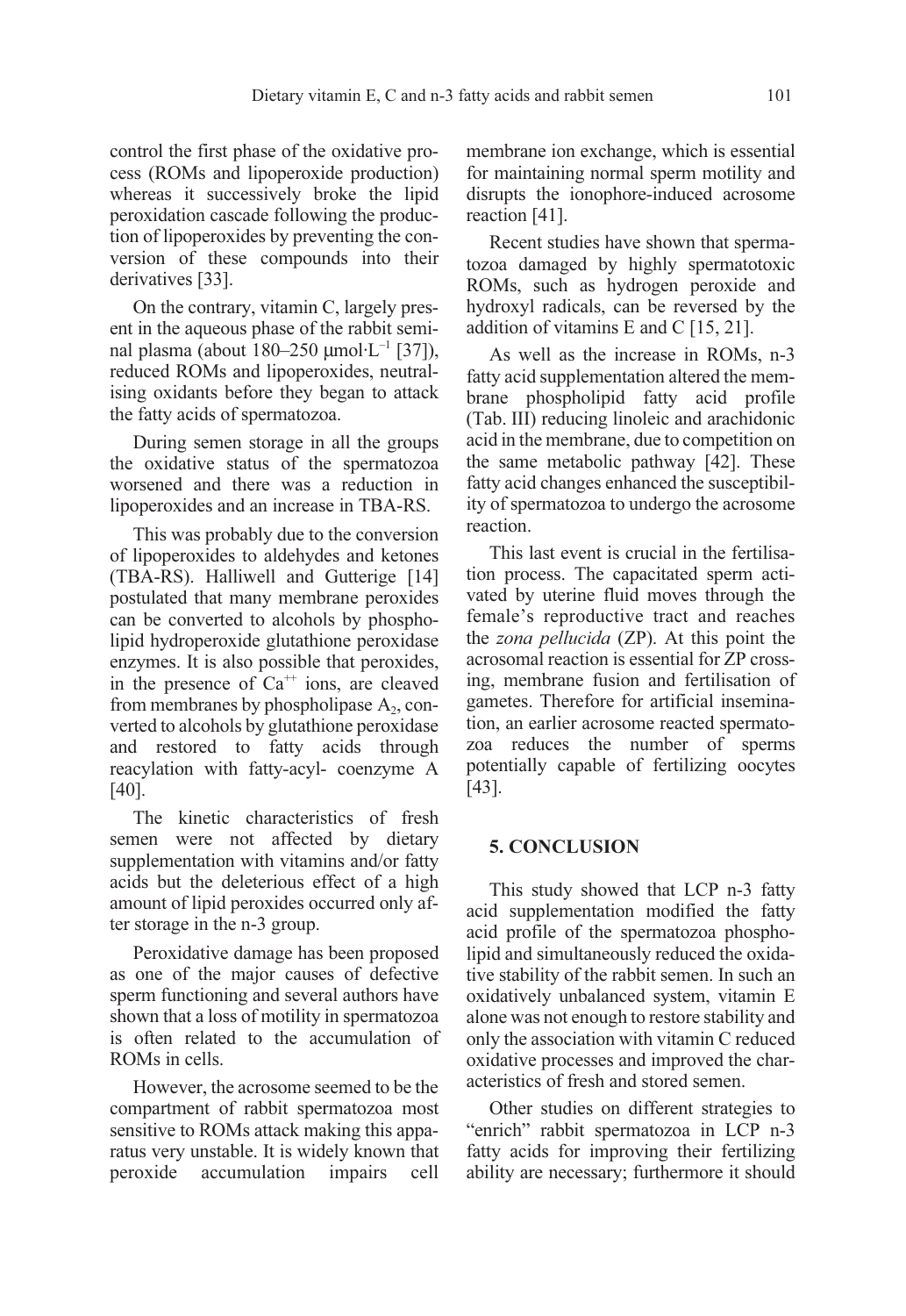interesting to correlate the vitamin E and C concentrations in spermatozoa with their oxidative status and fatty acid composition.

### AKNOWLEDGEMENTS

This research is funded by MURST ex 40%. We thank to Marina Moschini, Giacinta Telera and Luigi Brachelente for technical assistance.

#### **REFERENCES**

- [1] Poulos A, Darin-Bennet A, White IG. The phospholipid-bound fatty acids and aldehydes of mammalian spermatozoa. Comp Biochem 1973, 46: 541–549.
- [2] Conquer JA, Martin JB, Tummon I, Watson L, Tekpetey F. Effect of DHA supplementation on DHA status and sperm motility in asthenozoospermic males. Lipids 2000, 35: 149–154.
- [3] Bernardini M, Castellini C, Dal Bosco A. Effect of dietary n-3/n-6 ratio on fatty acid composition of liver, meat and perirenal fat in rabbit. Anim Sci 1999, 68: 647–654.
- [4] Kelso KA, Cerolini S, Noble NH, Sparks NHC, Speake BK. Lipid and antioxidant changes in semen of broiler fowl from 25 to 60 weeks of age. J Reprod Fertil 1996, 106: 201–206.
- [5] Kelso KA, Redpath A, Noble RC, Speake BK. Lipid and antioxidant changes in spermatozoa and seminal plasma throughout the reproductive period of bulls. J Reprod Fertil 1997, 109: 1–6.
- [6] Blesbois E, Lessire M, Grasseau I, Hallouis JM, Hermier D. Effect of dietary fat on the fatty acid composition and fertilizing ability of fowl semen. Biol Reprod 1997, 56: 216–1220.
- [7] Kelso KA, Cerolini S, Noble RC, Sparks NH, Speake BK. The effects of dietary supplementation with docosahexaenoic acid on the phospholipid fatty acid composition of avian spermatozoa. Comp Biochem Physiol Mol Biol 1997, 118: 65–69.
- [8] Paulenz H, Taugbol O, Hofmo PO, Saarem K. A preliminary study on the effect of dietary supplementation with cod liver oil on the polyunsaturated fatty acid composition of boar semen. Vet Res Commun 1998, 19: 273–284.
- [9] Rooke JA, Shao CC, Speake BK. Effect of feeding tuna oil on the lipid composition of pig spermatozoa and in vitro characteristics of semen. Reproduction 2001, 121: 315–322.
- [10] Aitken RJ, Harkiss D, Buckingham D. Relationship between iron-catalysed lipid peroxidation

potential and human sperm function. J Reprod Fertil 1993, 98: 257–65.

- [11] Jones R, Mann T, Sherins R. Peroxidative breakdown of phospholipids in human spermatozoa, spermicidal, properties of fatty acid peroxides, and protective action of seminal plasma. Fertil Steril 1979, 31: 78–85.
- [12] Marin-Guzman J, Mahan DC, Chung YK, Pate JL, Pope WF. Effect of dietary selenium and vitamin E on boar performance and tissue response, semen quality and subsequent fertilization rates in mature gilts. J Anim Sci 1997, 75: 2994–3003.
- [13] de Lamirande E, Jiang H, Zini A, Kodama H, Gagnon C. Reactive oxygen species and sperm physiology. Rev Reprod 1997, 2: 48–54.
- [14] Haliwell B, Gutteridge JMC. Free radicals in biology and medicine. 3rd edition Oxford Sci. Ed University Press, 1999. p 522–523.
- [15] Askari HA, Check JH, Peymer N, Bollendorf A. Effect of natural antioxidants tocopherols and ascorbic acids in maintenance of sperm activity during freeze-thaw process. Arch Androl 1994, 33: 11–15.
- [16] AOAC. Official Methods of Analysis. 15th Ed. Association of Official Analytical Chemist, Washington, DC, USA, 1995.
- [17] Folch J, Lees M, Sloane-Stanley H. A simple method for the isolation and purification of total lipids from animal tissues. J Biol Chem 1957, 226: 497–502.
- [18] Schuep W, Rettenmeier R, Analysis of vitamin E homologous in plasma and tissue: high-performance liquid chromatography. Methods Enzymol 1994, 234: 294–302.
- [19] Dabrowski K, Hintherleitner S. Applications of a simultaneous assay of ascorbic acid, dehydroascorbic acid and ascorbic sulphate in biological materials. Analyst 1989, 114: 83–87.
- [20] Cesarone MR, Belcaro G, Carratelli U, Corneli U, De Sanctis MT, Incandela L, Barsoiti A, Terranova R, Nicolaide SA. A simple test to monitor oxidative stress. Int Angiol 1999, 18: 127–130.
- [21] Aitken RJ, Fisher H. Reactive oxygen species generation and human spermatozoa: the balance of benefit and risk. Bioassays 1994, 16: 259–267.
- [22] Juaneda P, Rocquelin G. Rapid and convenient separation of phospholipids and non phosphorus lipids from rat heart using silice cartridges. Lipids 1985, 20: 40–41.
- [23] Mendoza C, Carreras A, Moos J, Tesarik J. Distinction between true acrosome reaction and degenerative acrosome loss by a one-step staining method using Pisum sativum agglutinin. J Reprod Fertil 1998, 95: 755–763.